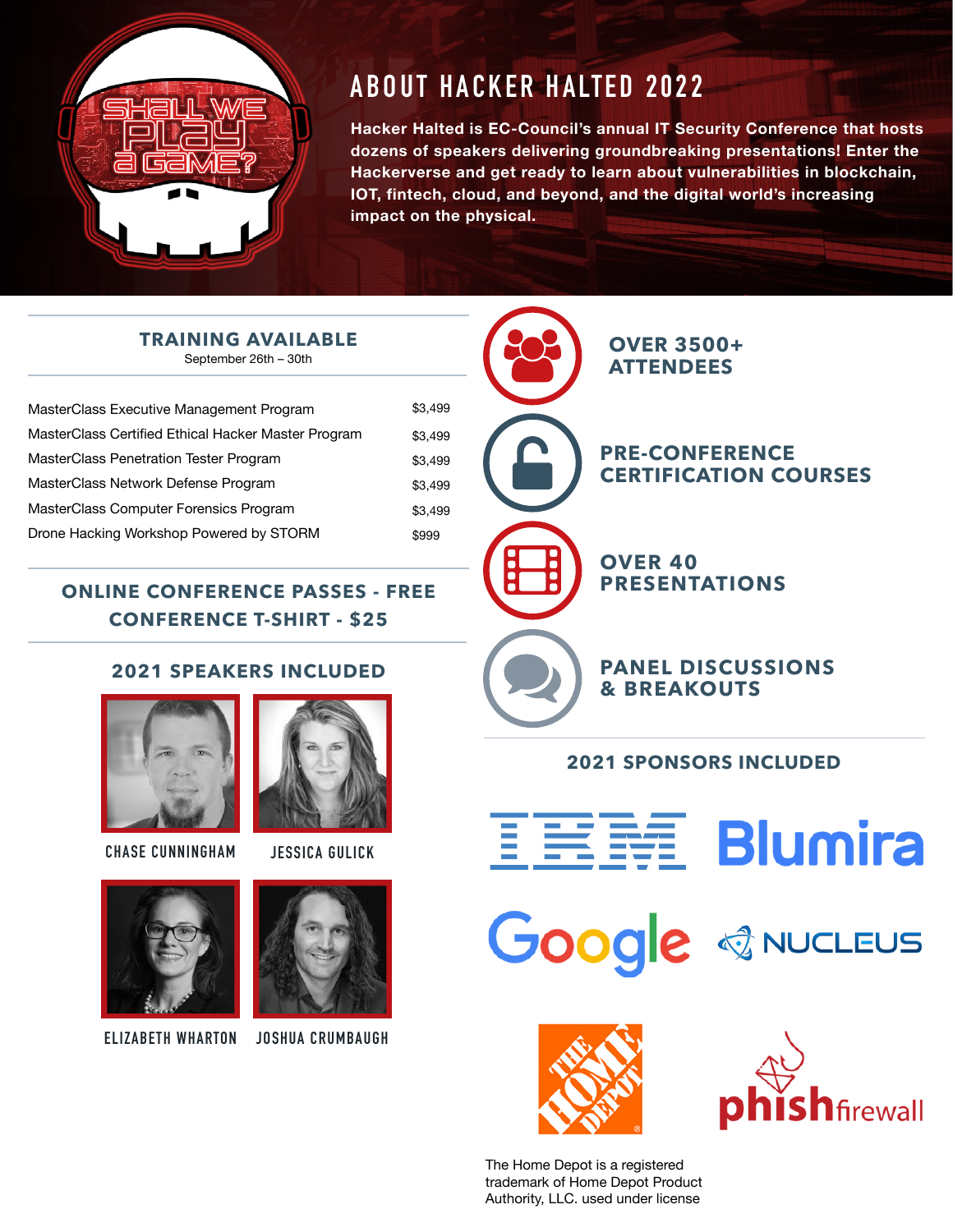# **GLOBAL FORUM**

# **ABOUT THE GLOBAL CISO FORUM OCTOBER 3-4, 2022**

EC-Council's Global CISO Forum is an invite-only, closed-door event gathering the highest-level executives from across industries and countries to discuss the most pressing issues in information security. Now in its twelfth year, the 2021 Global CISO Forum promises to be the best yet with an exciting mix of industries, formats, and interactive presentations.





**JOSEPH KRULL** Strategic Advisor, Cybersecurity, Aite-Novarica Group



**DAVE TYSON**  President of Apollo Information Systems



**KEYAAN WILLIAMS** Founder and Managing Director, Cyber Leadership and Strategy Solutions, LLC (CLASS-LLC)



**JIM WEST AMBER VANDERBURG**



**KEITH RAYLE**  Vice President and CISO at CCC Information Services



**HEATH RENFROW**  CISO, United States Army Medicine



**SHAHNOZ HAMIDI**  B.S. Chemical Engineering, M.B.A. President, strategXconsulting LLCE









# **2021 SPONSORS INCLUDED**













The Home Depot is a registered trademark of Home Depot Product Authority, LLC. used under license

# **2021 SPEAKERS INCLUDED GCF BY NUMBERS SINCE 2011**